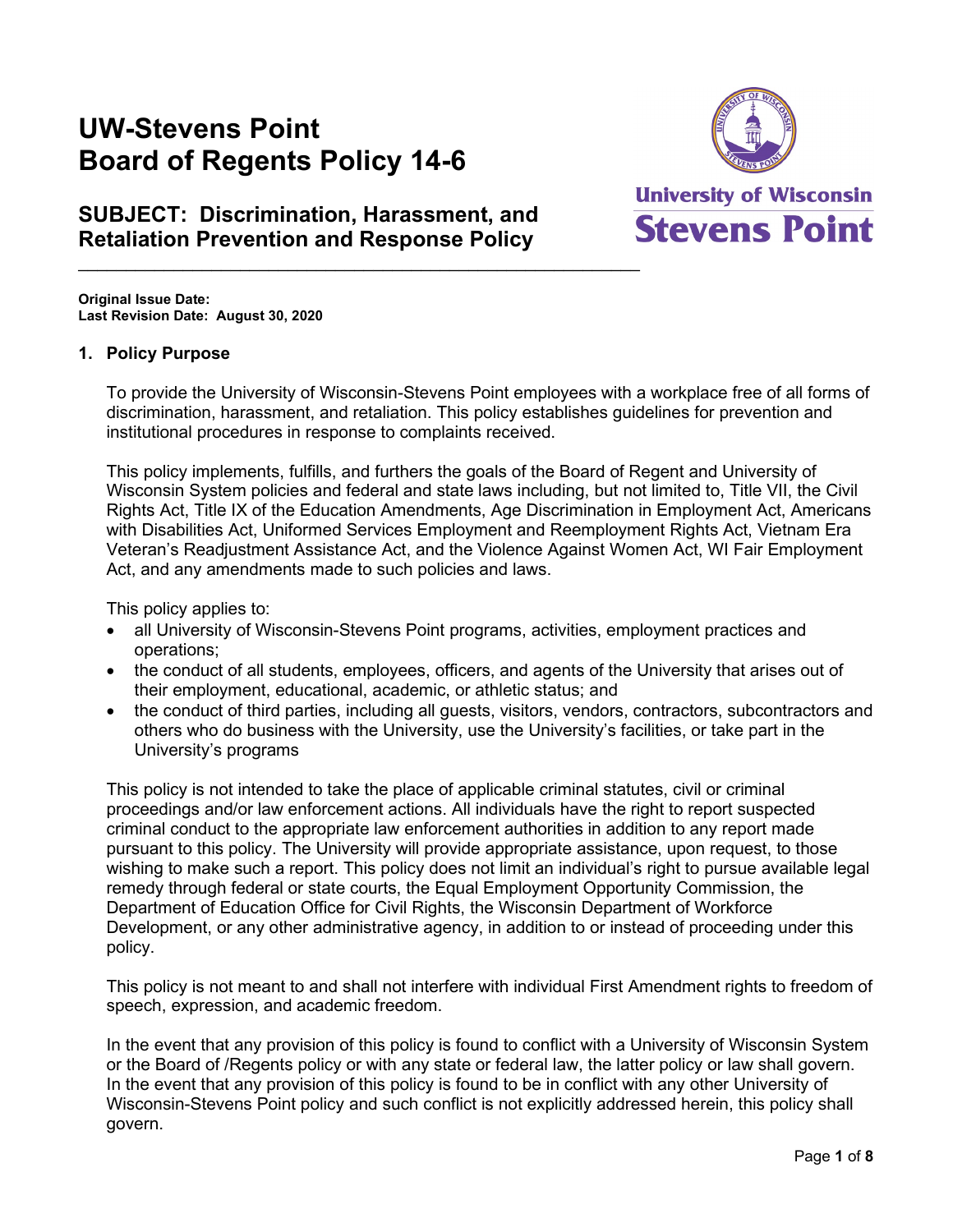# **2. Definitions**

*Discrimination* is conduct that adversely affects any aspect of an individual's employment, education, or participation in an institution's activities or programs, or has the effect of denying equal privileges or treatment to an individual on the basis of that individual's protected status or another category as defined in this policy.

*Discriminatory Harassment* is a form of discrimination consisting of unwelcome verbal, written, graphic or physical conduct that:

- 1. is directed at an individual or group of individuals on the basis of the individual or group of individuals' actual or perceived protected status, or affiliation or association with person(s) within a protected status (as defined above); and
- 2. is sufficiently severe or pervasive so as to interfere with an individual's employment, education or academic environment or participation in institution programs or activities and creates a working, learning, or living environment that a reasonable person would find intimidating, offensive or hostile.

To constitute prohibited harassment, the conduct must be both objectively and subjectively harassing in nature. Harassment may include but is not limited to verbal or physical assaults, threats, slurs or derogatory or offensive comments that meet the definition set forth in this policy. Harassment does not have to be targeted at a particular individual in order to create a harassing environment, nor must the conduct result in a tangible injury to be considered a violation of this policy. Whether the alleged conduct constitutes prohibited harassment depends on the totality of the particular circumstances, including the nature, frequency and duration of the conduct in question, the location and context in which it occurs, and the status of the individuals involved. Sexual harassment is defined under Regent Policy 14-2 and is regulated through existing institutional policies and procedures.

*Retaliation* is defined as adverse action taken against an individual in response to, motivated by or in connection with an individual's complaint of discrimination or discriminatory harassment, participation in an investigation of such complaint and/or opposition to discrimination or discriminatory harassment in the educational or workplace setting.

# **3. Policy**

UW-Stevens Point strives to:

- Foster an environment of respect for the dignity and worth of all students, employees, and guests of the University;
- Provide an environment which is conducive to the free and open exchange of ideas; and
- Eliminate bias, prejudice, discrimination, and harassment in all forms and manifestations.

It is the collective responsibility of all members of our campus community to create and maintain a safe and inclusive environment free of discrimination, harassment, and retaliation.

No student may be denied admission to, or participation in or the benefits of, or be discriminated against in any service, program, course or facility of the system or its institutions on the basis of race, color, creed, religion, age, sex, sexual orientation, gender identity or expression, national origin, ethnicity, ancestry, disability, pregnancy, marital or parental status, or any other category protected by law, including physical condition or developmental disability as defined in [Wisconsin Statutes](https://docs.legis.wisconsin.gov/statutes/statutes/51/01/5)  [§51.01\(5\).](https://docs.legis.wisconsin.gov/statutes/statutes/51/01/5)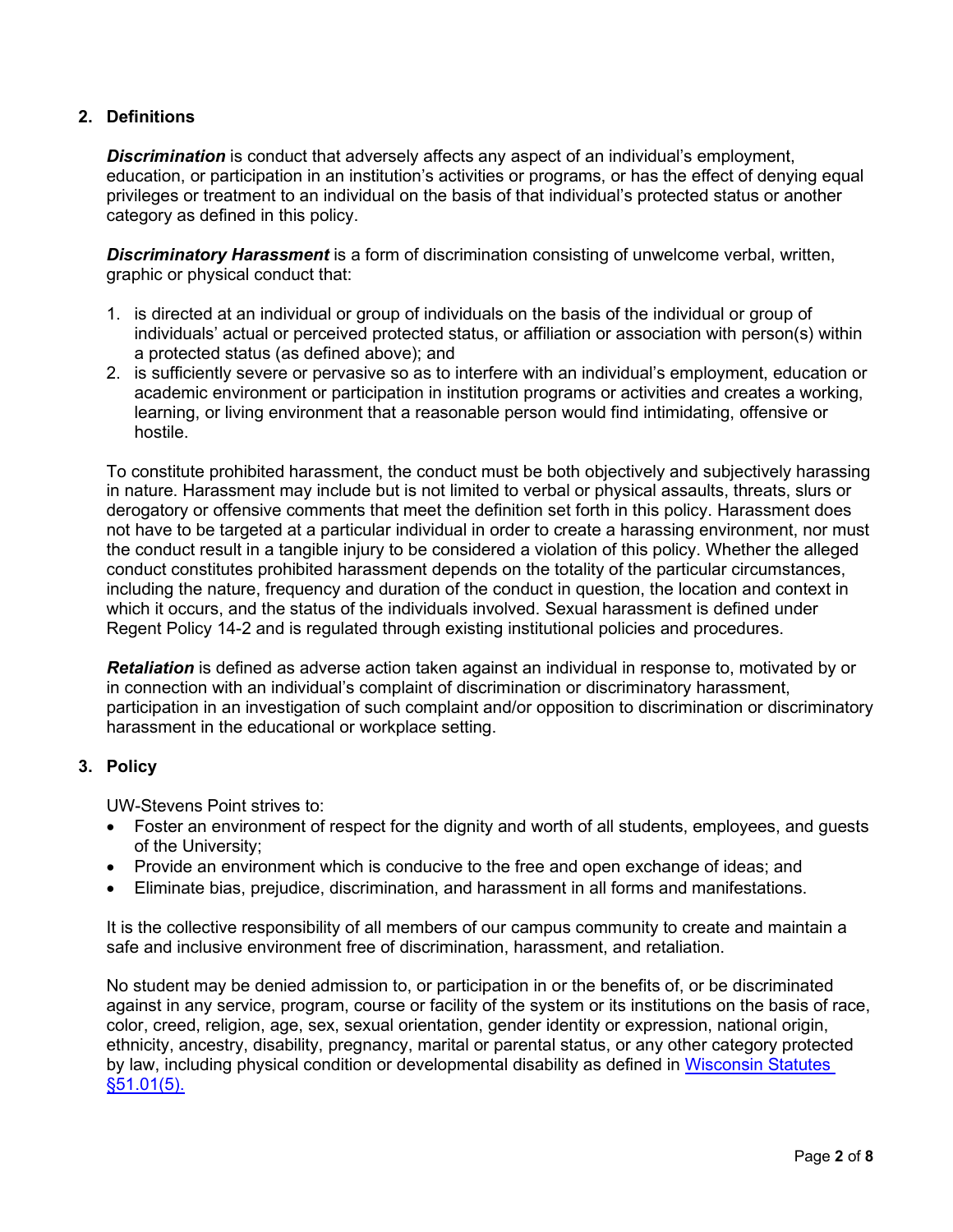No employee may be discriminated against on the basis of race, color, creed, religion, age, sex, sexual orientation, gender identity or expression, national origin, ethnicity, ancestry, disability, pregnancy, marital or parental status, genetic information, arrest record, conviction record, military service, membership in the National Guard or reserve equivalent, veteran status, use or nonuse of lawful products off the employer's premises during nonworking hours, declining to attend a meeting or participate in any communication about religious matters or political matters, or any other category protected by law. This provision includes employment related actions, such as recruitment, interviewing, testing, screening, selection, placement, classification, evaluation, transfer, promotion, training, compensation, fringe benefits, layoffs, and/or dismissal.

Federal and state laws, UW System, and UW-Stevens Point policies prohibit retaliation against an individual who reports, assists an individual in reporting, or participates in proceedings involving an allegation of harassment or discrimination. Retaliation under this policy includes threats, intimidation, or adverse employment/academic actions.

Individuals are prohibited from using institution technology (computers, e-mail systems, voicemail systems, and webpages, etc.) in a manner which would violate this policy.

#### **A. Seeking an Accommodation for a Disability**

Students interested in requesting an accommodation for a disability should contact the [Disability](https://www.uwsp.edu/datc/Pages/contact.aspx)  [and Assistive Technology Center.](https://www.uwsp.edu/datc/Pages/contact.aspx)

Job applicants and employees interested in requesting an accommodation for disability should contact [Human Resources.](https://www.uwsp.edu/hr/Pages/default.aspx)

#### **B. Responsibility to Report**

All members of the University community should report incidents of harassment or discrimination in order to support the University policy. In order to assure the University is free of prohibited harassment and discrimination, University officers, deans, department heads, faculty members, directors and supervisors are required to report all incidents of harassment and discrimination that they may have witnessed or have been advised of.

The most appropriate recipients of reports are:

- 1. Dean of Students if the alleged harasser or prohibited conduct is by a student;
- 2. The Office of Human Resources if the alleged harasser or prohibited conduct is by an employee, including a student employee; and
- 3. The Office of Human Resources if the alleged harasser or prohibited conduct is by a visitor, vendor or other third-party.

Additionally, if in an individual believes they have experienced or witnessed conduct prohibited by this policy they may submit an [online report](http://www.uwsp.edu/hr/Pages/Affirmative%20Action/Report-a-Concern.aspx) as a first step. The appropriate office will review the complaint and follow-up.

It is not always easy to interpret words or actions that may be ambiguous, and one may think are inappropriate. Therefore, the offices noted above are available to discuss the circumstances and address matters before they become severe or pervasive. If a report is made to any of these offices, and that is not the appropriate office to receive the report, it becomes the responsibility of that office to forward the report to the appropriate office. If any of the persons at these offices is implicated, or if a conflict of interest arises, the report should be made to Human Resources. If that office is implicated, the report should be made to the Vice Chancellor for Business Affairs.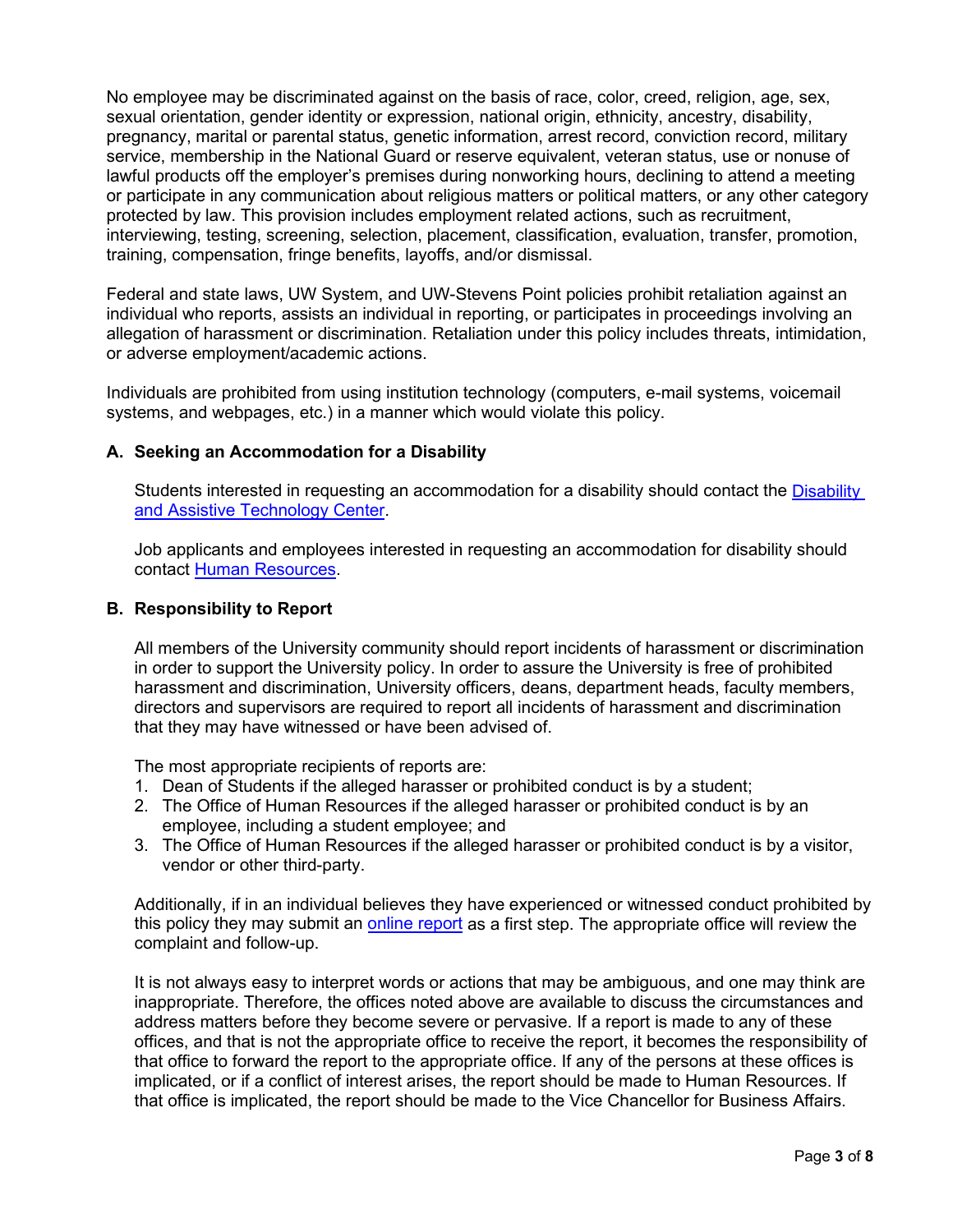# **C. Reporting a Harassment, Discrimination, and/or Retaliation Complaint**

All individuals who believe they have been harassed or discriminated against should file a complaint with the appropriate individuals or offices cited above. Verbal complaints should be put in writing by either the complainant or the individual who receives the complaint in order to preserve an accurate record. The written complaint should identify the parties involved; describe the harassing behavior; when and where it occurred; and identify by name or description any witnesses.

Complaints should be promptly reported so that appropriate action may be taken in a timely manner. However, the late reporting of complaints does not prevent appropriate remedial action.

Any conduct that may be in violation of this policy will be investigated, regardless of whether a complaint is filed, and appropriate remedial action will be initiated. Complainants working under state or federal grants may have additional complaint rights and should contact Human Resources for assistance.

# **D. Confidentiality**

The University has a duty to respond to allegations of discrimination (including sexual harassment) and therefore cannot guarantee absolute confidentiality once allegations are disclosed to university officials. The confidentiality of information disclosed during the course of investigations or informal resolution efforts will be respected to the extent feasible and practical. This means that information about the complaint is shared only with those individuals within the University community who "need to know" in order to effectively investigate and/or resolve the complaint. Parties with a need to know may include witnesses or university officials who need to be informed of the complaint in order to cooperate with an investigation or to implement resolution. These parties will be advised that they should keep the information confidential in the best interests of all parties.

#### **E. Interim Measures**

While a complaint is pending, the University reserves the right to implement interim or long-term measures on a case-by-case basis to ensure the safety, well-being, and legal rights of any member(s) of the campus community. Interim measures may impact job responsibilities of an employee, an academic program, requirements of a student, or student housing assignments. The final determinations regarding relevant interim measures will be implemented by the leadership of the relevant office or department.

Interim measures are initiated based on information gathered during a report, assessment or intake process, and are not intended to be permanent resolutions. Therefore, they may be amended or withdrawn as additional information is gathered. A complainant or alleged respondent may request separation or other protection, or the University may choose to impose interim measures at its discretion to ensure the safety of all parties, the broader University community, and/or the integrity of the investigative and/or resolution process.

Resources for all individuals involved in incidents of discrimination, harassment, and/or retaliation can be found through the [Human Resources website](https://www.uwsp.edu/hr/Pages/Affirmative%20Action/prevention.aspx) and the [Dean of Students website.](https://www.uwsp.edu/dos/sexualassault/Pages/default.aspx)

# **F. Responding to Reports/Complaints**

All reports and complaints will be responded to, investigated, and resolved (which may include sanctions) on a case-by-case basis and in compliance with UWS Chapters [4,](https://docs.legis.wisconsin.gov/code/admin_code/uws/4) [6,](https://docs.legis.wisconsin.gov/code/admin_code/uws/6) [7,](https://docs.legis.wisconsin.gov/code/admin_code/uws/7) [11,](https://docs.legis.wisconsin.gov/code/admin_code/uws/11) [13,](https://docs.legis.wisconsin.gov/code/admin_code/uws/13) [17,](https://docs.legis.wisconsin.gov/code/admin_code/uws/17)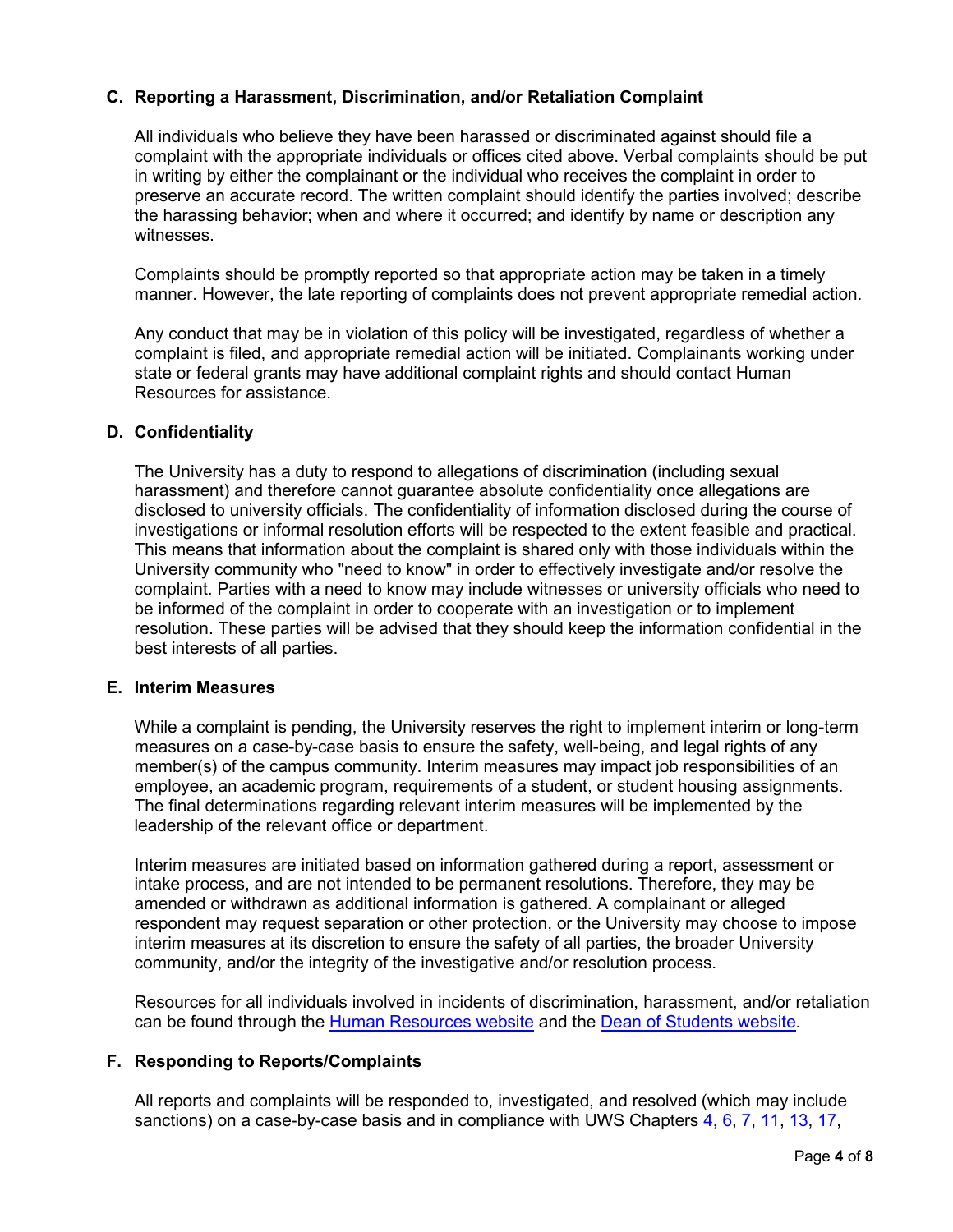and [18](https://docs.legis.wisconsin.gov/code/admin_code/uws/18) and the [UW-Stevens Point University Handbook, Chapter 4,](http://www.uwsp.edu/acadaff/Pages/handbook.aspx) 6, 11, and 13. Under this process, student complainants must file a complaint with the institution within 300 days of the alleged violation. Informal resolution may be the initial first step to resolution in accordance with the UWS Chapters listed within this policy. The offices and individuals receiving a report of discrimination, harassment, or retaliation will make every effort to resolve the matter within 30 (thirty) days of the report of the complaint, with consideration to available information and context. Extensions of the time frame may be necessary in some circumstances.

The investigator(s) assigned will conduct a prompt, thorough, and impartial investigation of the complaint in the manner they deem necessary. The parties to the complaint will each have an opportunity to be heard during the investigation. The parties will also be informed of the status of the investigation as deemed appropriate.

The "preponderance of the evidence" standard is the applicable standard in all harassment, discrimination, and retaliation investigation procedures.

Due consideration will be given to the protection of individual First Amendment rights to freedom of speech, expression, and academic freedom.

If it is determined that a violation of the University's policy has occurred, prompt remedial action shall be taken. The nature of the remedial action and the process for its implementation will depend upon the particular facts and circumstances. If remedial action involves the imposition of sanctions, appropriate disciplinary procedures will be used. Sanctions imposed may be appealed through the appropriate appeals process (outlined below in the Appeals section). The findings and intended actions shall be communicated to the complainant and the alleged respondent.

If it is determined that no violation has occurred, such findings shall be communicated to the complainant and the alleged respondent. Anyone who believes that they have been the subject of a false complaint may meet with the Principal Human Resources Officer or Dean of Students to discuss the allegations. If the results of an investigation show that the complainant knowingly filed false accusations of harassment or discrimination, or that a witness gave false statements, such individuals will be subject to the appropriate disciplinary action. The filing of a complaint that does not result in a finding of prohibited conduct is not alone evidence of the intent to file a false complaint.

The University will take every step necessary to protect the complainant and any witnesses against retaliation for reporting the harassment or discrimination or for participating in the investigation of a complaint. Any employee, faculty member, or student who retaliates against an individual who complains of harassment or discrimination, witnesses' harassment, or participates in the investigation of a harassment or discrimination complaint violates University policy and may be subject to sanctions. Complaints of retaliation should be reported as violations of this policy.

Complaints against student employees may result in a combination of responses based on the individual's dual status as a student and an employee. Complaints by students against employees will be referred to Human Resources, which shall be responsible for any further review and investigation. In such cases, the Dean of Students Office will remain involved in the process, as it deems appropriate.

Detailed processes associated with informal and formal investigations of complaints can be found on the [Human Resources website](https://www.uwsp.edu/hr/Pages/Affirmative%20Action/prevention.aspx) and the [Dean of Students website](https://www.uwsp.edu/dos/sexualassault/Pages/default.aspx) and UWS Chapters [4,](https://docs.legis.wisconsin.gov/code/admin_code/uws/4) [6,](https://docs.legis.wisconsin.gov/code/admin_code/uws/6) [7,](https://docs.legis.wisconsin.gov/code/admin_code/uws/7) [11,](https://docs.legis.wisconsin.gov/code/admin_code/uws/11) [13,](https://docs.legis.wisconsin.gov/code/admin_code/uws/13) [17,](https://docs.legis.wisconsin.gov/code/admin_code/uws/17) and [18](https://docs.legis.wisconsin.gov/code/admin_code/uws/18) and the [UW-Stevens Point University Handbook, Chapter 4,](http://www.uwsp.edu/acadaff/Pages/handbook.aspx) 6, 11, and 13.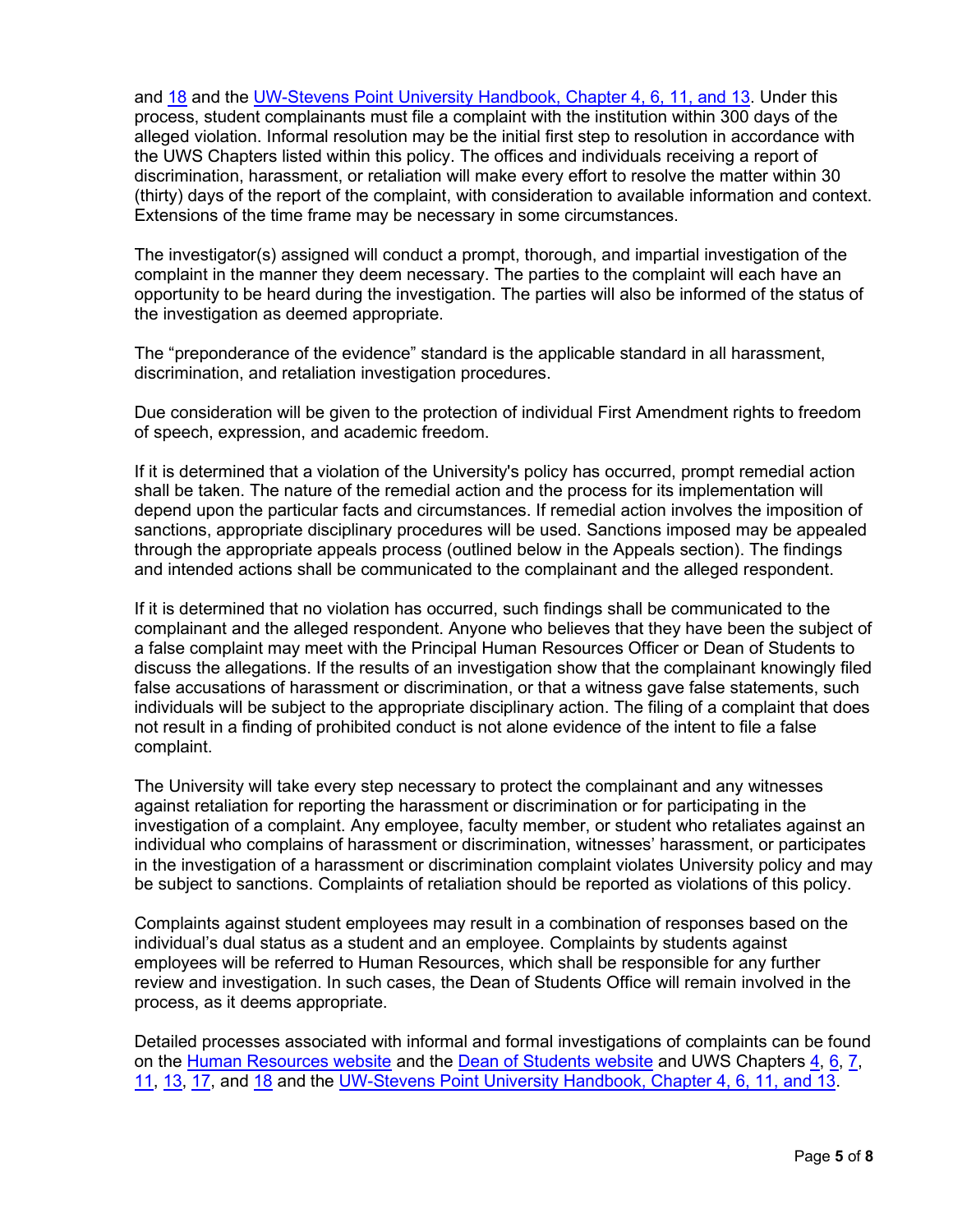# **G. Rights of Parties**

Every complainant and respondent has the following rights:

- to be treated with respect by University officials
- to access available campus support resources
- to have an advisor or advocate
- to refuse to participate in mediation or informal conflict resolution processes, and to be informed of the potential implications of that choice
- to refuse to participate in a formal investigation, and to be informed of the potential implications of that choice
- to be simultaneously informed in writing of: the outcome/resolution of the complaint; the rationale for the outcome; any changes made to the outcome/resolution before it comes final; when the outcome/resolution becomes final; and any available appeal procedures
- any and all other applicable rights set forth in applicable laws or policies

#### **H. Appeals**

Appeal processes within UW-Stevens Point follow UWS Chapters  $\frac{4}{16}$ ,  $\frac{7}{11}$ ,  $\frac{13}{17}$ ,  $\frac{17}{18}$ , the [UW-Stevens Point University Handbook, Chapter 4,](http://www.uwsp.edu/acadaff/Pages/handbook.aspx) 6, 11, and 13, and UW-Stevens Point Chapters [17](https://www.uwsp.edu/dos/Documents/UWSP-CH17-Updated-August2020.pdf) and [18.](https://www.uwsp.edu/titleIX/Documents/CH18-UWSP-2019.pdf)

Students who file a complaint under this policy have the right to appeal the dean's or chancellor's decision to the Board of Regents, as permitted under [s. 36.12\(2\)\(b\), Wis. Stats.](https://docs.legis.wisconsin.gov/statutes/statutes/36/12)

#### **I. Campus Education and Notification**

The University, through its relevant offices as listed within this policy, shall notify prospective and current students, student organizations, job applicants and employees of institutional policies and procedures regarding discrimination, discriminatory harassment, sexual violence, and retaliation.

The University will fulfill all applicable requirements for training and education of employees and students pursuant to University of Wisconsin System policy, state law, and/or federal law. Human Resources and the Office of the Dean of Students are the departments primarily responsible for facilitating training and educational programs for discrimination, harassment, and retaliation prevention and reporting. Training and resources will also be provided by UW Shared Services.

#### **J. Conduct Not Covered by this Policy**

Consensual romantic and/or sexual relationships between members of the University community are addressed in [Board of Regent Policy 14-8 Consensual](https://www.wisconsin.edu/regents/policies/consensual-relationships/) Relationships.

UW-Stevens Point is committed to creating and maintaining a community environment that is free from relationship violence and harassment. UW-Stevens Point maintains a [Sexual Violence and](https://www.uwsp.edu/titleIX/Documents/Interim-UWSP-Regent-Policy-Document-14-2.pdf)  [Harassment Policy](https://www.uwsp.edu/titleIX/Documents/Interim-UWSP-Regent-Policy-Document-14-2.pdf) which prohibits acts of sexual harassment, sexual assault, stalking, dating violence, domestic violence, and sexual exploitation. The university is committed to educating its community and promptly and effectively respond to and redress conduct that violates such policy. Please see the full policy for information and resources to identify, report, and respond to sexual violence and harassment.

Offensive or biased language or conduct that does not meet the criteria of discrimination, harassment, or retaliation, and/or is not directed at a person or group on the basis of a protected status, may not be covered by this policy. However, such conduct may be covered by other policies, code(s) of conduct, or handbooks.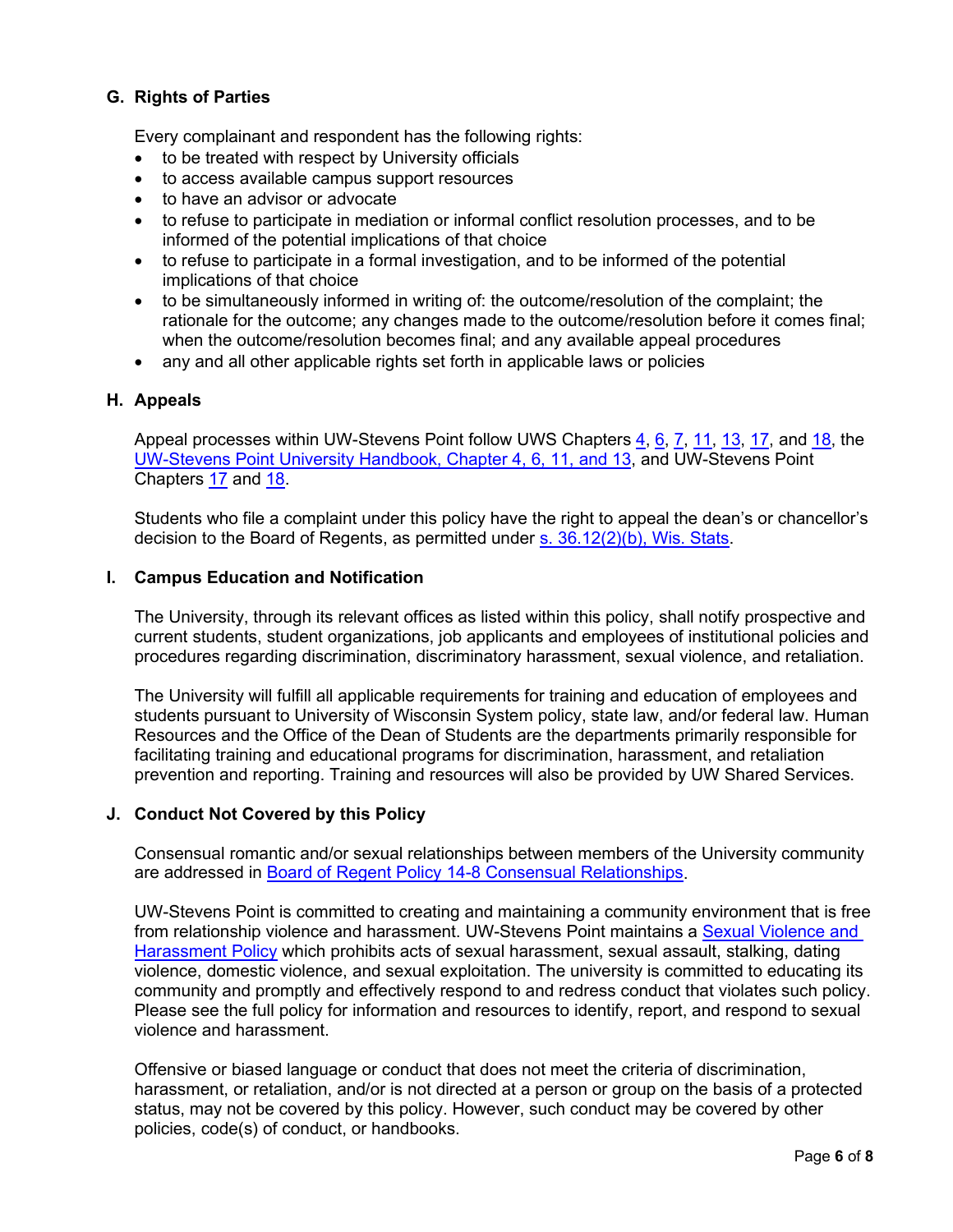Regardless of whether or not disciplinary or punitive measures are available, the University may employ non-punitive measures to address such incidents, including dialogue, education, and conflict resolution efforts, with the goal of maintaining an inclusive educational and workplace environment while also respecting individual rights to freedom of speech and expression.

# **K. Related Documents**

[1989 Wisconsin Act 177 \(c\)](http://docs.legis.wisconsin.gov/1989/related/acts/177.pdf)

[Wis. Stat. § 940](http://docs.legis.wisconsin.gov/statutes/statutes/940)

Board of Regent Policies – [Section 14: Discrimination Prohibited](https://www.wisconsin.edu/regents/policies/section/discrimination/)

[UWS Practice Directive EEO A: Accommodations for Individuals with Disabilities](https://www.wisconsin.edu/ohrwd/practice-directives/accommodations-for-individuals-with-disabilities/)

UWS Practice Directive: EEO [B: Discrimination, Harassment, and Retaliation](https://www.wisconsin.edu/ohrwd/download/policies/ops/eeo5.pdf)

[UWS Chapter 4: Procedures for Dismissal](https://docs.legis.wisconsin.gov/code/admin_code/uws/4)

[UWS Chapter 6: Complaints and Grievances](https://docs.legis.wisconsin.gov/code/admin_code/uws/6)

[UWS Chapter 11: Dismissal of Academic Staff for Cause](https://docs.legis.wisconsin.gov/code/admin_code/uws/11)

[UWS Chapter 13: Complaints and Grievances](https://docs.legis.wisconsin.gov/code/admin_code/uws/13)

[UWS Chapter 7: Dismissal of Faculty in Special Cases](https://docs.legis.wisconsin.gov/code/admin_code/uws/7)

[UWS Chapter 17: Student Nonacademic Disciplinary Procedures](https://docs.legis.wisconsin.gov/code/admin_code/uws/17)

[UWS Chapter 18: Conduct on University Lands](https://docs.legis.wisconsin.gov/code/admin_code/uws/18)

[UW-Stevens Point University Handbook, Chapter 9: Information and Communication Technology](http://www.uwsp.edu/acadaff/Pages/handbook.aspx) [Online Accessibility Policy and Implementation Plan](http://www.uwsp.edu/acadaff/Pages/handbook.aspx)

[UW-Stevens Point Chapter 4,](http://www.uwsp.edu/acadaff/Pages/handbook.aspx) 6, 11, and 13

[UW-Stevens Point Chapter 14](https://www.uwsp.edu/dos/Documents/UWS%2014-1.pdf)

[UW-Stevens Point Chapter 17](https://www.uwsp.edu/dos/Documents/UWSP-CH17-Updated-August2020.pdf)

[UW-Stevens Point Chapter 18](https://www.uwsp.edu/titleIX/Documents/CH18-UWSP-2019.pdf)

[Additional laws and policies](https://www.wisconsin.edu/sexual-assault-harassment/learn-more/)

#### **L. Policy History**

Original policy issuance date undocumented. This policy was previously three policies: Title IX; Discrimination; and Sexual Harassment.

10/08/2018: Contact information changed.